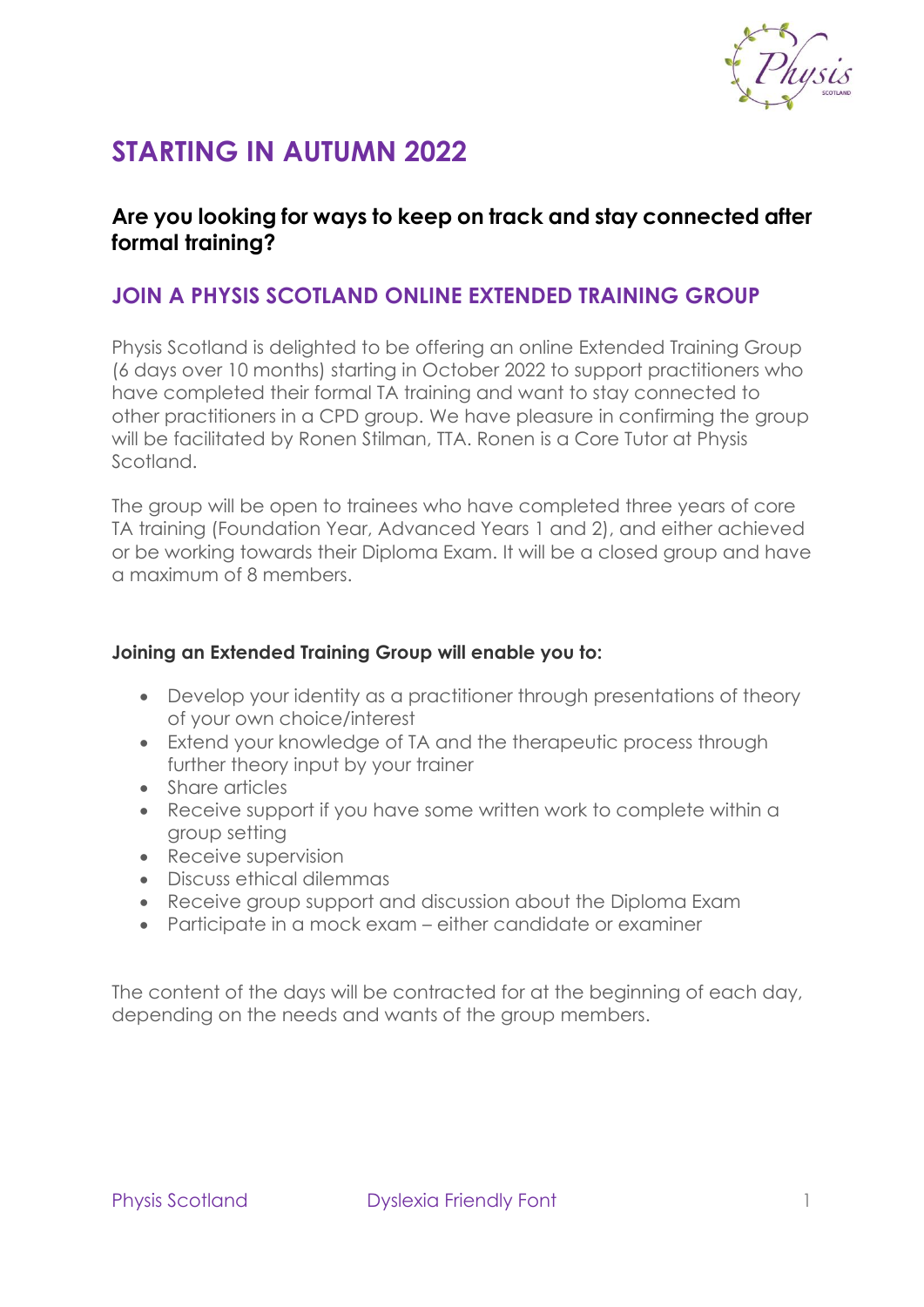

The group will meet **online** from 10.00 to 5.00 on **Saturdays**. The dates are as follows:

| TA Extended   Oct 2022   Dec |  | Feb $2023$   April | June | July |
|------------------------------|--|--------------------|------|------|
| Training                     |  | 25                 | 24   | 22   |
| Group                        |  |                    |      |      |

Please note that all training groups including Extended Training Groups run subject to a minimum number of participants.

The fee for the group will be £480. This may be paid in one instalment due by 10<sup>th</sup> September 2022 or by 3 instalments spread as follows:

| <b>Date</b>                     | <b>Instalment Amount</b> |
|---------------------------------|--------------------------|
| 10 <sup>th</sup> September 2022 | £160                     |
| 1st February 2023               | £160                     |
| 1st May 2023                    | £160                     |

Please note that the full fee remains payable if you decide to withdraw from the course or exit early.

To secure your place in the Extended Training Group, please complete and return the attached form to [enquiries@physisscotland.co.uk](mailto:enquiries@physisscotland.co.uk) by **10th September 2022**.

Fiona Cook and Fiona Firman Directors of Training Physis Scotland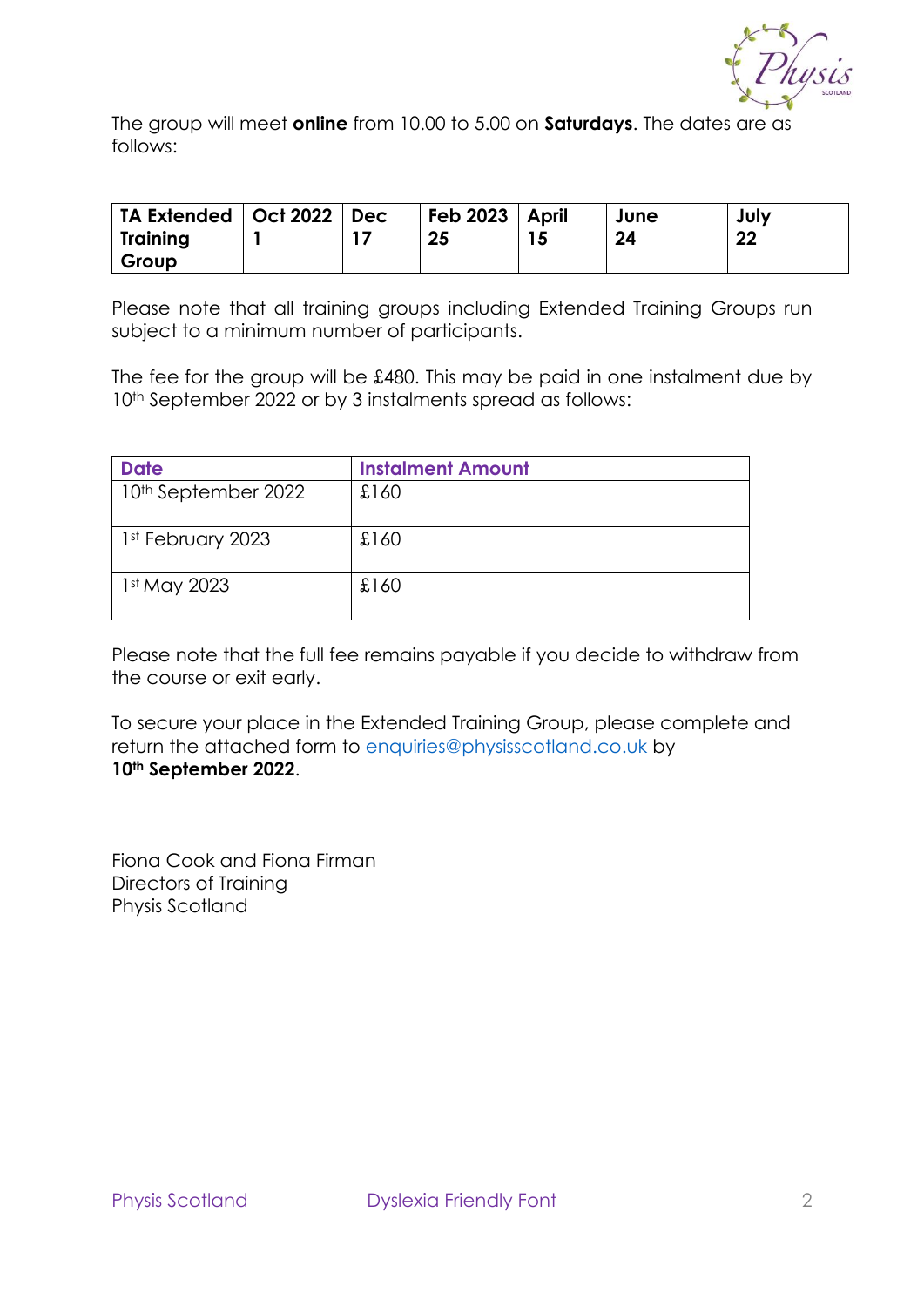

#### **REGISTRATION FOR EXTENDED TRAINING GROUP**

#### **Conditions of Registration**

- I have completed 3 years of core training (Foundation Year, Advanced Years 1 and 2)
- **.** I have achieved or am working towards my Diploma Exam
- **.** I am in regular supervision with a TA supervisor
- **.** I am a student or Diploma qualified member of UKATA

#### **Payment Options**

Please tick the appropriate box:

\_\_\_\_\_\_\_\_\_\_\_\_\_\_\_\_\_\_\_\_\_\_\_\_\_\_\_\_\_\_\_\_

I am self-funded and wish to pay for the course by a single payment of £480 by 10/09/2022 ☐

*or* by 3 instalments of £160.00 on the following dates - 10/09/2022, 01/02/2023, 01/05/2023 ☐

\_\_\_\_\_\_\_\_\_\_\_\_\_\_\_\_\_\_\_\_\_\_\_\_\_\_\_\_\_\_\_\_\_\_\_\_\_\_\_\_\_\_\_\_\_\_\_\_\_\_\_\_\_\_\_\_\_\_\_\_\_\_\_\_\_\_\_\_\_\_\_\_\_\_\_

 $\_$  , and the set of the set of the set of the set of the set of the set of the set of the set of the set of the set of the set of the set of the set of the set of the set of the set of the set of the set of the set of th

#### **OR**

I am sponsored by a charity in the voluntary sector or by an organisation, please invoice the charity or organisation for the group fee  $□$ 

**Organisation** 

Authorising Official \_\_\_\_\_\_\_\_\_\_\_\_\_\_\_\_\_\_\_\_\_\_\_\_\_\_\_\_\_\_\_\_\_\_ Order no.

Address

 $\overline{\phantom{a}}$  , where  $\overline{\phantom{a}}$ 

 $\overline{\phantom{a}}$ 

Telephone **Email** 

\_\_\_\_\_\_\_\_\_\_\_\_\_\_\_\_\_\_\_\_\_\_\_\_\_\_\_\_\_\_\_\_\_\_\_\_\_\_\_\_\_\_\_\_\_\_\_\_\_\_\_